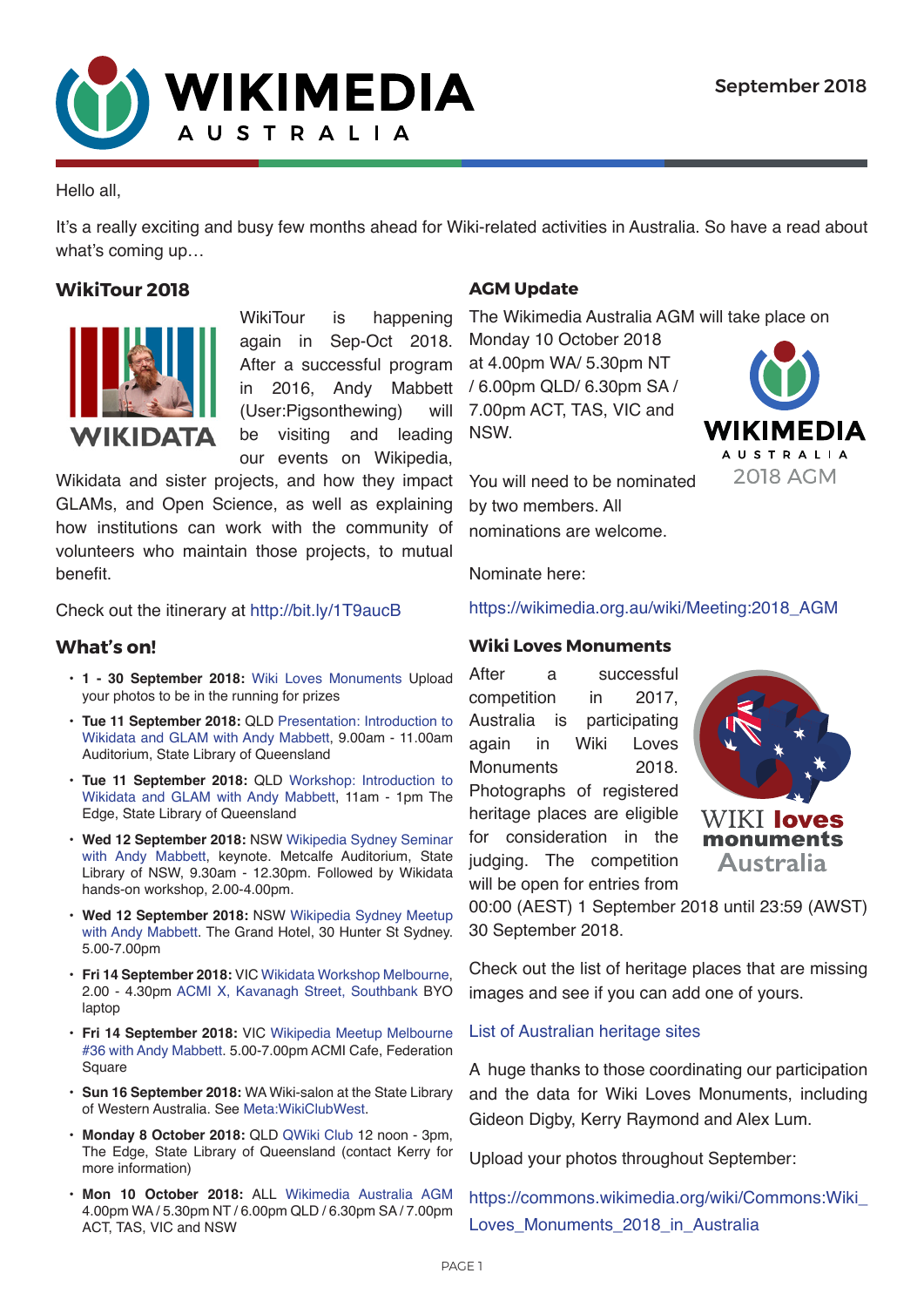# **Wikimania Cape Town**

#### *[Robert Myers](https://wikimedia.org.au/wiki/User:Bidgee)*

Wikimania for 2018 was held in Cape Town, South Africa during 18-22 July, with the main three day conference being held 20-22 July, the theme of the conference being "Bridging knowledge gaps: the Ubuntu way forward". This was my first Wikimania, which I attended as a representative for Wikimedia Australia, with over 700 attendees at the conference, made it an extremely valuable conference to share and learn ideas for sharing knowledge and how we can learn from each others successes and failures.

The future of the Wikimedia Conference (WMCON) held annually in Berlin was discussed, with major changes taking place next year. From March 2019, WMCON will be a single track on Strategy and Governance, rather than the three tracks that had been part of past WMCONs and will be limited to a maximum of 200 attendees, with one person from each affiliate. The new format will be held for the next three years, with the name of the conference being also changed to reflect the purpose and direction.

## **Wiki Loves Earth 2018 Winners**

Check out the top ten photographs from Australia's Wiki Loves Earth 2018 campaign, run throughout May

[https://commons.wikimedia.org/wiki/Commons:Wi](https://commons.wikimedia.org/wiki/Commons:Wiki_Loves_Earth_2018_in_Australia#2018_Winners)ki Loves Earth 2018 in Australia

This year we fell a handful of entries short of our 1 000 image target. Those images were an amazing contribution. Congratulations to User:Katieleeosborne, whose 2017 image of a Weedy Sea Dragon made the top 10. This year her image of a Leafy Sea Dragon made the top 10, and her image of an octopus living in a can under Rye Pier was judged as the best for 2018.

Thanks again to Gnangarra for coordinating Australia's Wiki Loves Earth participation for the past three years. We are looking for volunteers to take over this fun and rewarding role



[Octopus Rye Pier in Western Point Biosphere reserve](https://commons.wikimedia.org/wiki/File:One_mans_trash.jpg)  By [Katieleeosborne](https://commons.wikimedia.org/wiki/Special:Contributions/Katieleeosborne) (CC-BY-SA-4.0)



By [Matti Blume](https://commons.wikimedia.org/wiki/User:MB-one) (CC BY-SA 4.0)

Attendees were also shown a sneak peak at the Wikimedia Foundation's new WordPress based website, which will have multilingual support and has been redesigned, with the move away from the MediaWiki software to enable to features it required. The new website will be unveiled in August.

The Wikimedia Foundation is still looking for more volunteers as part of the 9 Working Groups on 9 Thematic Areas, with a maximum of 15 members in each group. If you have not yet applied to be part of the strategy working group, it's not too late to sign-up to be part the working groups.

[https://meta.wikimedia.org/wiki/Strategy/Wikimedia\\_](https://meta.wikimedia.org/wiki/Strategy/Wikimedia_movement/2018-20/Working_Groups/Apply) [movement/2018-20/Working\\_Groups/Apply](https://meta.wikimedia.org/wiki/Strategy/Wikimedia_movement/2018-20/Working_Groups/Apply)

# **'I made the Internet smarter today' and Shut up and Wiki**

On Friday 31 August 2018 the University of Melbourne UoMWiki community came together with La Trobe University's Shut up and Wiki, and Parlour's WikiD project as part of Researchers Week. The participants at the University of Melbourne event joined colleagues at La Trobe University via Zoom for a virtual 'Shut up and Wiki' session. This innovation, using the "Shut up and write" format of 25-minute focused sprints (a.k.a. pomodoros), with a short break in between brought editors together from both venues, really focussed our work and led to some silent fun online.



A badge-making station was kept busy creating Wikipedia and Women's Register-themed badges.

This edit-a-thon was a perfect lead in to Women in Red project's September theme which is 'Women in Academia'.

[https://en.wikipedia.org/wiki/Wikipedia:WikiProject\\_](https://en.wikipedia.org/wiki/Wikipedia:WikiProject_Women_in_Red/Meetup/91) [Women\\_in\\_Red/Meetup/91](https://en.wikipedia.org/wiki/Wikipedia:WikiProject_Women_in_Red/Meetup/91)